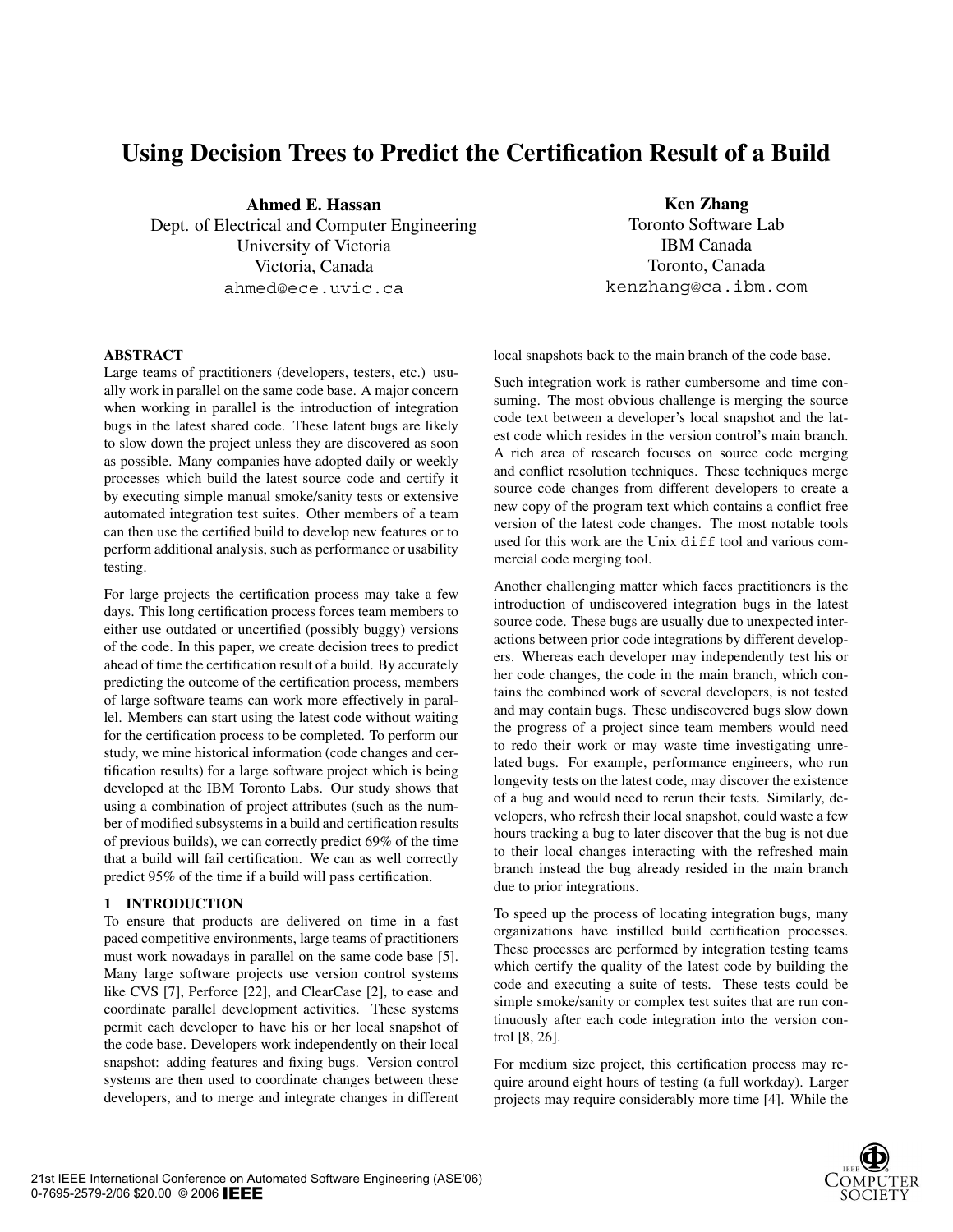build is being certified, the status of the latest shared code for a project is undefined. The latest code may contain bugs that the certification process would uncover within the following hours or days. This long certification process reduces the ability of development team members to work in parallel as they need to wait till a certified build is ready. Alternatively, team members could either use outdated or uncertified (possibly buggy) versions of the code. Both options are not optimal since the first option may not be feasible since the outdated copy may not have needed features. The second option is time consuming since the team members have to redo their work if a build later fails certification.

Under tight schedules (in particular for emergency and security fixes builds), members of large software projects (e.g. developers, project managers, and testers) need to use in parallel the most up to date copy of the code, which contains the latest fixes and features, in order to release the product as soon as possible. For example to speed up the release cycle, in particular for hot fixes, a build is sent to the software quality assurance teams before the build certification process is completed. Moreover if project managers can determine ahead of time if a build is fault-free or if recent changes integrated in a build are likely to fix a previously buggy build then they can speed up the development and release cycles by sending notifications to other teams so they would either start using a build before it is fully certified (i.e. tested), or they would at least start planning and allocating resources to pickup the build as soon as it is certified.

In this paper, we use decision tree techniques to derive a set of rules which practitioners could use to predict the likelihood of a build failing or passing the certification process. To derive these rules we mine historical information (code changes, build certification results) for a large software project under development at the IBM Toronto Labs. Developers could use these rules to decide if it is worth refreshing their local code snapshot or if it is more prudent for them to wait for a better (safer) time. By better time we mean a time where the chances of the refreshed code being buggy are low. Similarly, other team members, like quality assurance and performance engineers, could use the same rules to determine if they should pick the latest code build for further testing or if it is more prudent for them to allocate their resources elsewhere till that build passes the certification process.

#### **Organization of the Paper**

The organization of the paper is as follows. Section 2 discusses various attributes and factors that are used nowadays by practitioners to guess the outcome of the certification process. Section 3 presents decision trees and motivates their use to predict the certification result of a build instead of depending on ad hoc factors. Section 4 presents the software system analyzed in our case study and details the data used in our analysis. We generate various decision trees using this historical data and we discuss the accuracy of the generated

decision trees in predicting the certification result of a build. Section 5 presents related work. Section 6 concludes the paper and outlines some future work.

#### **2 FACTORS USED TO PREDICT THE CERTIFICA-TION RESULT OF A BUILD**

The certification process of a build usually consists of a variety of tests such as simple manual smoke/sanity tests or more elaborate suites of automated integration tests. The failure of a test is likely due to the introduction of a bug. For some software projects, a formal certification process may not exist, instead a build is considered problem free if no one complained about it for the last few days. In either cases (formal or informal certification), practitioners must spending some time waiting in order to determine the status of a build.

To speed up development and avoid wasting time using a buggy build, practitioners tend to employ a variety of ad hoc methods to decide if the latest code is likely to fail testing and certification. For example, many developers avoid refreshing their local snapshot on Friday afternoon and prefer to refresh their snapshot mid week to ensure that any new integration problems are uncovered over the weekend and are solved at the beginning of the work week. Other developers may avoid refreshing from the main branch once a junior developer performs a large integration or if an error prone subsystem is modified.

In this section we present several factors which practitioners may use to predict the certification result of a build. We as well explore the intuition behind using various attributes related to these factors. We present below a list of possible factors:

- 1. Social Factors (such as work habits and team organization).
- 2. Technical Factors (such as software structure and complexity).
- 3. Coordination Factors (such as parallel changes to files or subsystems by different developers).
- 4. Prior-Certifications Factors (such as the results of the last certification, or the number of days since the last failed certification).

In our case study, presented later in the paper, we will empirically examine each of these factors separately to determine the most promising ones. We later combine these factors to derive an optimal method to assist practitioners in accurately predicting the certification results of the latest code build.

#### **Social Factors**

Conway's hypothesis [3], formulated by Brooks [9] as Conway's law, states that the structure of a software system will match the organization of the group that designed the system. Bowman and Holt have demonstrated the effect of team structure and collaboration on the structure of the software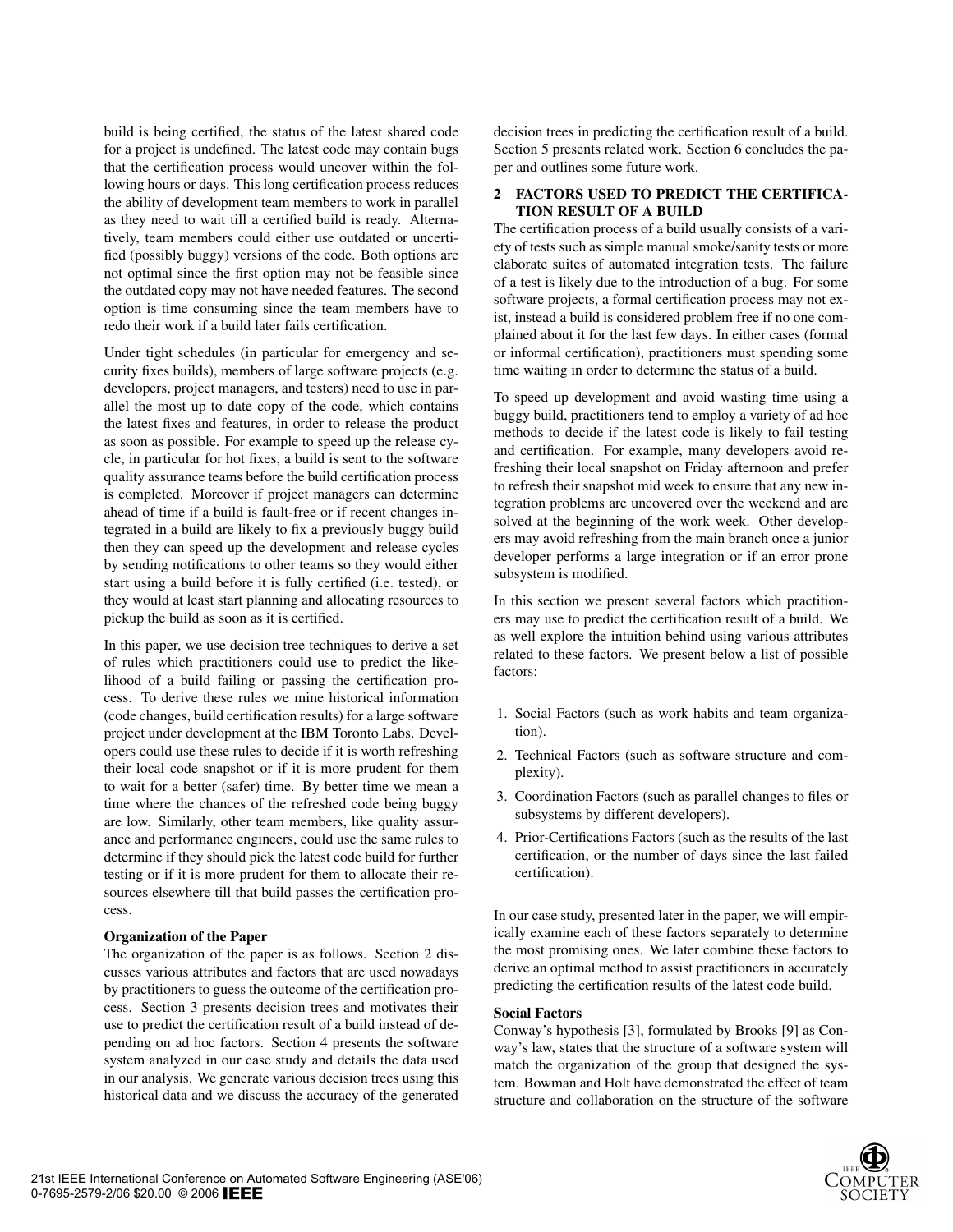| <b>Attribute Name</b> | <b>Explanation and Rationale</b>                |  |  |  |  |
|-----------------------|-------------------------------------------------|--|--|--|--|
| Time                  | Time of Day $(0-24)$ . Do morning vs. afternoon |  |  |  |  |
|                       | code changes increase the likelihood of intro-  |  |  |  |  |
|                       | ducing an integration bug?                      |  |  |  |  |
| WeekDay               | Day of Week (Mon, Tue, Wed, Thu, Fri, Sat,      |  |  |  |  |
|                       | Sun). Are changes done on Mondays more          |  |  |  |  |
|                       | likely to introduce bugs than changes done dur- |  |  |  |  |
|                       | ing other weekdays or over the weekend?         |  |  |  |  |
| Month Day             | Day in Month (1-31). Are changes earlier in     |  |  |  |  |
|                       | the month more likely to introduce bugs than    |  |  |  |  |
|                       | changes towards the end of the month?           |  |  |  |  |

**Table 1:** Work Habits Attributes.

system for large software systems [1]. These findings encourage us to investigate the effects of work habits and team structure on the introduction of integration bugs. For example, in many projects, developers usually avoid refreshing their local snapshot at the end of the week. The rationale being that there is a higher chance that integration bugs may have been introduced towards the end of the week and are not yet resolved. Table 1 lists a few work habits attributes which a practitioner may consider.

A recent survey of software practitioners has shown that senior developers are likely to review code changes produced by specific team members [12]. These team members tend to introduce bugs into the code more often in comparison to other team members. Hence if a particular developer integrates his or her changes, other team members may prefer to wait till the latest code in the main branch is certified before they refresh their local snapshot. Khoshgoftaar et al. [18] have shown that the experience of a developer contributes to his or her potential to introduce a bug. After the initial mentoring period, new developer are more likely to introduce bugs than other developers as their changes are no longer closely reviewed by senior mentors. Table 2 lists a few team attributes which practitioners can consider when attempting to predict the certification result of a build.

# **Technical Factors**

Practitioners also consider technical factors when deciding whether to use the latest uncertified code or an outdated version of the code. Practitioners may examine recent code changes and base their decision on the location of changes relative the structure of the software system. For example, some subsystems in a software system may be more error prone than others and changes to these subsystems are likely to introduce integration bugs. For example, changes to common subsystems, such as libraries, are likely to introduce bugs since they are likely more complex as they are used by several subsystems. Changes that are spread out across a large number of files or subsystems may introduce integration bugs as well [11]. Table 3 lists several technical attributes which practitioners are likely to consider. In ad-

| <b>Attribute Name</b> | <b>Explanation and Rationale</b>                                                                                                                                                                                                                                                                                                                                                                                         |  |  |  |
|-----------------------|--------------------------------------------------------------------------------------------------------------------------------------------------------------------------------------------------------------------------------------------------------------------------------------------------------------------------------------------------------------------------------------------------------------------------|--|--|--|
| Developer Count       | The number of developers who integrated<br>changes to the main branch. The more develop-<br>ers integrating changes, the more likely an inte-<br>gration bug will be introduced.                                                                                                                                                                                                                                         |  |  |  |
| Developer Name        | The name of each developer who integrated<br>changes to the main branch. Are particular de-<br>velopers more prone to introducing integration<br>bugs?                                                                                                                                                                                                                                                                   |  |  |  |
| Experience            | Experience of the developers who submitted<br>code changes to the main branch. Experience is<br>measured by counting the number of prior code<br>changes submitted to the version control system<br>by a developer. The following are a few metrics<br>that capture developers' experience:                                                                                                                              |  |  |  |
|                       | 1. Max Exp. measures the experience of the<br>most senior developer out of all the devel-<br>opers who did recent changes since the last<br>certified build.                                                                                                                                                                                                                                                             |  |  |  |
|                       | 2. Min Exp. measures the experience of<br>the most junior developer who performed<br>changes since the last certified build.<br>3. Weighted Exp. measures the weighted<br>experience of developers since the last cer-<br>tified build. It is calculated by multiplying<br>for each changed file the experience of the<br>developer who changed the file then divid-<br>ing the sum with the number of changed<br>files. |  |  |  |

**Table 2:** Team Structure Attributes.

dition to these factors, the complexity of the changed code (e.g. Mccabe complexity is a possible attribute [20]), the intuition being that changes to complex code are trickier and more likely to introduce integration bugs.

# **Coordination Factors**

Intuitively, a critical yet simple factor in deciding whether to use the latest build is if the latest build has files which were modified several times by different developers during a short time span. Developers are likely to miss some integration issues due to rapid consecutive changes to these files. We refer to these files as *collision files*. Table 4 lists several coordination attributes which practitioners may examine when deciding if they should use the latest build or await the result of its certification.

# **Prior-Certifications Factors**

Certification factors are considered as well by many practitioners. For example, developers may check the status of the previous certification. If the last certification failed, in turn indicating that the main branch is buggy, then developers would avoid refreshing their local snapshot. Similarly, software assurance engineers may avoid immediately pick-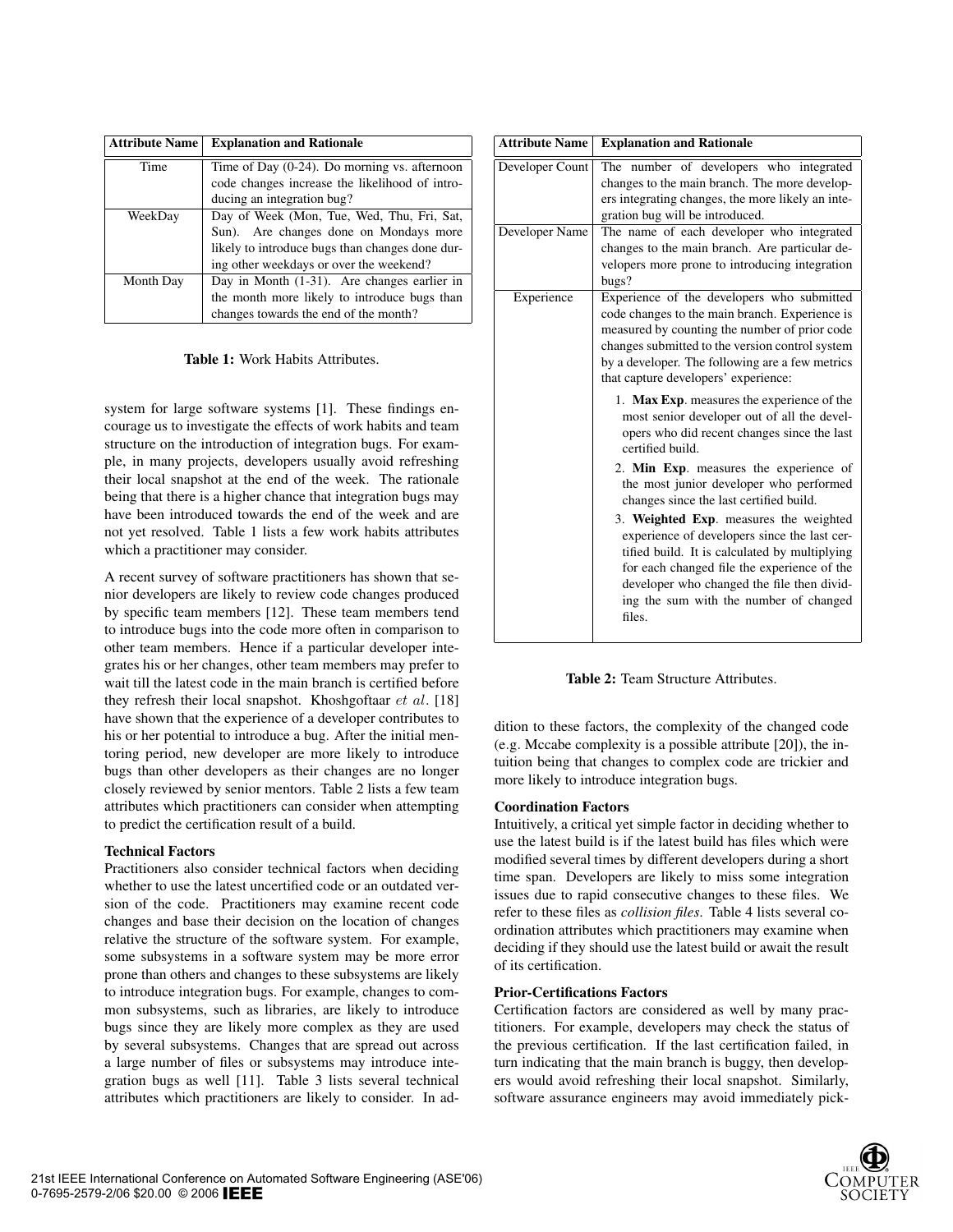| <b>Attribute Name</b> | <b>Explanation and Rationale</b>               |  |  |  |
|-----------------------|------------------------------------------------|--|--|--|
| Number of Files       | The number of modified files. The intuition    |  |  |  |
|                       | being that changes to a large number of files  |  |  |  |
|                       | in a build increases the likelihood of intro-  |  |  |  |
|                       | ducing an integration bug, since developers    |  |  |  |
|                       | may have missed considering some interac-      |  |  |  |
|                       | tions between the changed files.               |  |  |  |
| Number                | The number of modified subsystems since        |  |  |  |
| of Subsystems         | the last certified build. Instead of simply    |  |  |  |
|                       | considering the number of files, consider-     |  |  |  |
|                       | ing the number of subsystems takes into ac-    |  |  |  |
|                       | count the spread of changes throughout the     |  |  |  |
|                       | architecture of the software system. Paral-    |  |  |  |
|                       | lel changes spread across many subsystems      |  |  |  |
|                       | are more likely to result in integration bugs, |  |  |  |
|                       | in contrast to changes localized to a single   |  |  |  |
|                       | subsystem.                                     |  |  |  |
| Subsystem<br>Change   | Instead of simply tracking the number of       |  |  |  |
| Entropy               | modified subsystems, we could track the        |  |  |  |
|                       | distribution of changes across all subsys-     |  |  |  |
|                       | tems. Research has shown that measuring        |  |  |  |
|                       | the entropy of change is a good predictor of   |  |  |  |
|                       | future bugs [11], therefore we expect that it  |  |  |  |
|                       | may be a good predictor of integration bugs.   |  |  |  |
| Subsystem Name        | The name of each changed subsystem, since      |  |  |  |
|                       | some subsystems may be more error prone        |  |  |  |
|                       | than others.                                   |  |  |  |
| File Change History   | The count of prior changes to modified         |  |  |  |
|                       | files. We can define metrics such as: small-   |  |  |  |
|                       | est change history, oldest change history,     |  |  |  |
|                       | weighted change history. Developers con-       |  |  |  |
|                       | sider the change history since they fear       |  |  |  |
|                       | that integration bugs could be introduced in   |  |  |  |
|                       | rapidly changing files in comparison to sta-   |  |  |  |
|                       | ble files.                                     |  |  |  |

**Table 3:** Technical Attributes.

ing up a build which follows a build that failed certification. Developers may as well consider the time since the last failed certification. The longer it has been since the last failure, the more likely the certification will fail soon.

In the case study, presented later in the paper, we examine these various factors and consider the best combination of factors to assist practitioners in predicting the certification result of a build. If practitioners can correctly predict certification results then they can work more effectively in parallel since they can start using and examining builds as soon as possible instead of waiting for certification results.

# **3 DECISION TREES**

A build may belong to one of two classes: Fail or Pass certification. To determine ahead of time the certification result of a build, we use historical project information (prior code changes and certification results) to define several attributes for each build. We then use machine learning techniques,

| <b>Attribute Name</b> | <b>Explanation and Rationale</b>           |  |  |
|-----------------------|--------------------------------------------|--|--|
| Number of Collision   | The number of files modified multiple      |  |  |
| Files                 | times in parallel since the last certified |  |  |
|                       | build.                                     |  |  |
| Number of Collision   | The number of subsystems which con-        |  |  |
| Subsystems            | tain files that have been modified multi-  |  |  |
|                       | ple times in parallel.                     |  |  |
| Name of Collision     | The names of subsystems which con-         |  |  |
| Subsystems            | tain files that have been modified sev-    |  |  |
|                       | eral times in parallel. By considering     |  |  |
|                       | the names of the subsystems, we may        |  |  |
|                       | uncover particular subsystems collisions   |  |  |
|                       | that introduce integration bugs.           |  |  |
| Number of Collision   | The number of developers who modified      |  |  |
| Developers            | files in parallel.                         |  |  |
| Name of Collision     | The names of developers who modified       |  |  |
| Developers            | files in parallel.                         |  |  |

| <b>Table 4:</b> Coordination Attributes. |
|------------------------------------------|
|                                          |

like *Decision Trees*, to learn different rules based on our attributes to predict the certification result (i.e. class) of a build before its certification is completed.

To perform our analysis, we divide historical project information into two sets: a training and a testing data set. For each build in either of the sets we record all new code changes integrated into that build and define several attributes, based on the factors defined in Section 2. The number of changed files and the number of developers who performed changes are two example attributes. We as well track the certification result for each build: Fail or Pass.



**Figure 1:** A Sample Decision Tree Using Social Factors (Only the top 3 levels are shown). Each diamond node represents a decision and each edge represents a possible result of the decision. Each leaf classifies the build into one of two classes: Pass or Fail. The root of the tree (level 0) is the node at the top.

We used the C4.5 algorithm by Quinlan [13] to build our decision trees. The algorithm creates a tree that captures relations in the training data. For example, the algorithm may determine that if a build under certification has changes by more than 10 developers who changed more than 20 files, then the build will likely fail the certification and practition-

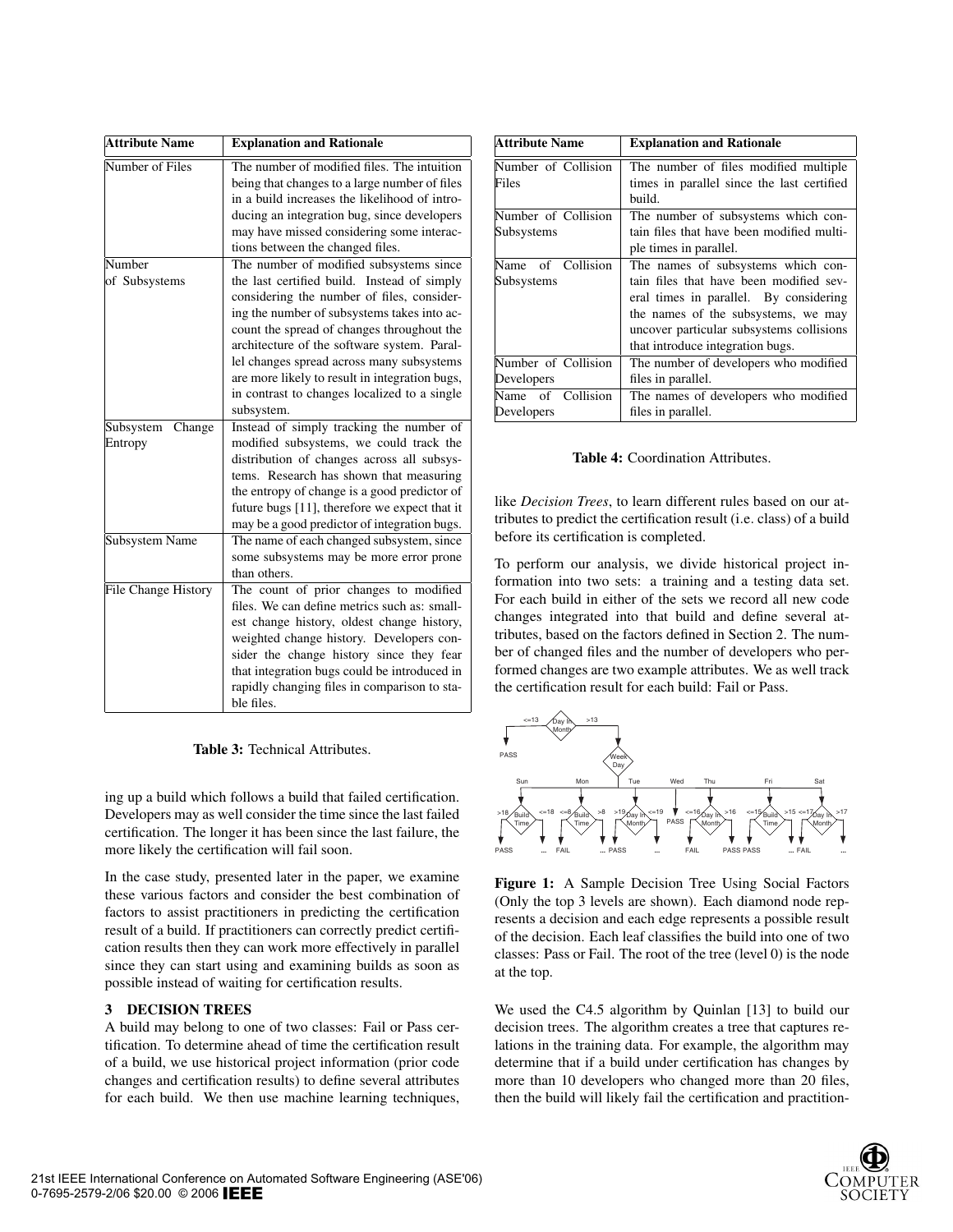ers should avoid using this build.

The C4.5 algorithm starts with an empty tree and adds decision nodes or leaf nodes as it grows. The algorithm determines the information gain for each attribute and picks the attribute with the highest information gain. It then performs additional analysis to determine the cut-point for the values of the picked attribute based on the training data set. For example, the algorithm could determine to split the attribute "number of developers" into larger than 5 developers and smaller than 5 developers. To avoid overfitting the data, the algorithm prunes the tree at the end to remove branches for which there does not exist enough support in the training data. A more detailed explanation of the algorithm is presented in [13]. An example of a produced decision tree from our case study is shown in Figure 1. The decision tree indicates that builds in the first half of a month and builds on Wednesday are likely to pass certification. Whereas builds on Monday before 8 AM in the second half of a month are likely to fail certification.

## **On the Use of Decision Trees**

We decided to use decision trees in our analysis since they offer an explainable model. This model could be studied and verified by domain experts. Newer relations may be uncovered when studying the tree. On the other hand other classification methods are usually treated as black box models where the reason for the classifications (a case being assigned to a particular class) is not explained. The tree shown in Figure 1 supports developer's intuition of avoiding to refresh their local code snapshots late in the week instead opting to refresh their local snapshot at the middle of the week to ensure that any integration problems are fixed at the beginning of the week.

We believe that the fact that the classifications are explainable is very valuable to team members who must justify their decisions. Upper management is likely to require justification from practitioners who recommend avoiding or encourage using the latest code/build. Simply stating that their recommendation is based on a a black box classifier without offering a good rationale for such a recommendation is not sufficient and managers would likely ignore the recommendation. Furthermore, the explainable model permits practitioners to examine the tree in order to determine if they should override its classifications/recommendations. For example, if a tree were to indicate that a build is likely to fail certification because it contains a large code integration, a developer may decide to ignore this classification if she or he knows that the big change was simply to update the copyright notices at the top of each file and did not involve any actual code changes.

#### **Evaluating a Decision Tree**

To evaluate the predictive power of a derived decision tree, we use the tree to classify the builds in the testing data set and we compare the classified certifications against the ac-

|                   | <b>Classified As</b> |      |  |
|-------------------|----------------------|------|--|
| <b>True Class</b> | Fail                 | Pass |  |
| Fail              | а                    | n    |  |
| Pass              | c                    |      |  |

**Table 5:** Confusion matrix – The entries in the matrix are the classification made by a tree classifier versus the actual class in a two-class (Fail and Pass) setting.

tual certification results. Table 5 shows the confusion matrix for classifications done using a decision tree. The evaluation of the decision tree's accuracy is calculated in terms of the percentage of misclassified certifications in the testing data. We desire a classifier with low misclassification rates. We measure three rates:

- 1. **Overall misclassification rate:** This captures the overall performance of the decision tree for both classes (Fail and Pass). It is defined as:  $(b + c)/(a + b + c + d)$ .
- 2. **Fail misclassification rate:** This captures the performance of the decision tree for failed certifications. It is defined as:  $b/(a + b)$ .
- 3. **Pass misclassifications rate:** This captures the performance of the decision tree for passed certifications. It is defined as:  $c/(c+d)$ .

If the Pass misclassification rate is high, then the derived decision tree would slow down practitioners who would incorrectly avoid using the latest code for fear it is buggy. If the Fail misclassification rate is high then practitioners are likely to waste time since they will need to redo their work once the buggy build is fixed and it passes certification.

## **4 CASE STUDY**

We conducted a case study to empirically examine the affect of the different factors in building a decision tree to predict the certification result of a build. We examined a large software system developed primarily at the IBM Toronto Labs. The system is sold to large and medium size organizations to automate manual tasks for provisioning and configuring of physical and virtual servers, operating systems, middleware, applications, storage and network devices (such as routers, switches, firewalls, and load balancers). The system allows users to create, customize, and quickly utilize best-practice automated provisioning packages.

The system is developed in Java. It has a strict 4 layered architecture which contains 13 subsystems. A set of automated tests exist for each subsystem. There are approximately 2,500 tests in total for the whole software system. Developers are expected to run the automated tests for the subsystems they modified before they integrate their changes back into the main code branch.

More than 200 practitioners (such as testers, developers,

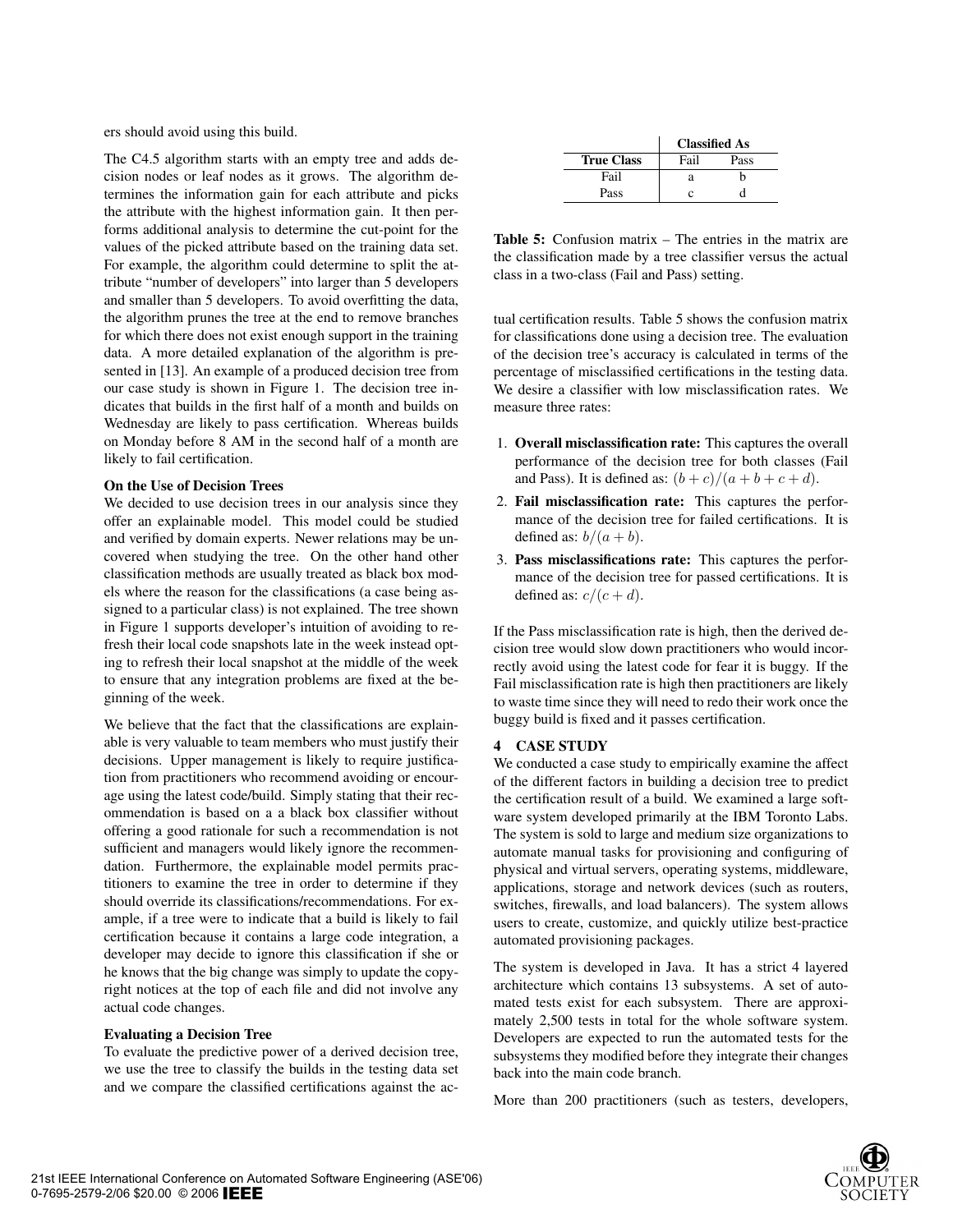and project managers), which reside in different time zones worldwide, are involved with this project. Around 40 developers work in parallel on the code for the software system. Research has suggested that frequently integrating code to the main branch is desirable since it eases the final integration work prior to a release [4, 16]. To ensure that these practitioners can work in parallel, that they can easily integrate their changes, and that no integration bugs are introduced, continuous integration and testing processes were put in place [8, 26]. These processes are run several times a day. They are run twenty minutes after every code integration into the main branch, unless the process is already running. These two processes represent the build certification process for this project. Once the build certification is completed, a certification report is published on a website. The report contains information about changes to the code since the last certified build and the results of tests. If the certification were to fail, then a certification failure email is sent out to all developers who integrated changes into the main branch since the last build which passed certification.

This automated certification process (continuous integration and testing processes) has been in place since April 2005. In our case study, we are interested in examining the ability of various factors in correctly predicting the certification result of a build. We built decision trees using attributes for the different factors and measured the misclassification rates for the generated trees.

For our analysis, we use the data from June 2005 to February 2006. We do not use the data for the first two months (April and May) in building or evaluating the decision trees, instead the data for these two months is used to calculate some of the historical attributes such as the file change history (*see* Table 3). For the studied period (June to February), we have 1,429 certification builds: 1,220 of these builds passed the certification and 209 failed.



**Figure 2:** Number of Tests associated with a Subsystem versus the Number of Failed Certification Builds Due to a Failed Test in the Corresponding Subsystem.

Most subsystems in the software system contain a large number of tests. Each subsystem has on average over 240 tests with the largest subsystem having over 700 tests. Figure 2 correlates for the 13 subsystems the number of tests associated with a subsystem against the number of failed certification builds due to the failure of a test associated with that subsystem.

#### **Study Procedure**

In our case study, we conducted several experiments. For each experiment, we examined separately each of the factors explored in Section 2. For our last experiment we examined the combination of all factors. For each experiment, we created decision trees using the C4.5 algorithm to predict the certification result of a build using attributes derived from one or several factors. For example, in our first experiment we used the work habits attributes (in Table 1) to create decision trees.

To evaluate the accuracy of the created decision tree, we used a ten fold cross validation procedure [6]. The ten fold cross validation procedure randomly breaks down the data into ten mutually exclusive sets of approximately the same size. We combine nine of the ten sets into a large training set. The training set is used to create a decision tree. One of the ten sets is kept aside to test the built decision tree against it. This process is repeated ten times. Each time a different set is used for testing the decision tree. The misclassification rates for the ten created decision trees is averaged to derive the mean performance of the decision trees for a studied factor.

To compare the performance of trees generated for the studied factors, we measure the statistical significance of the difference. Our statistical analysis assumes a 5% level of significance (i.e.  $\alpha = 0.05$ ). We formulate the following test hypotheses:

$$
\mathcal{H}_0: \mu(Perf_A - Perf_B) = 0
$$
  

$$
\mathcal{H}_A: \mu(Perf_A - Perf_B) \neq 0
$$

 $\mu(Perf_A -Perf_B)$  is the population mean of the difference between the performance of each of the ten cross validation trees generated for a factor in an experiment. If the null hypothesis  $H_0$  holds (i.e. the derived p-value  $> \alpha = 0.05$ ), then the difference in mean is not significant. If  $H_0$  is rejected with a high probability (i.e. the derived p-value  $\leq \alpha =$ 0.05), then we can be confident about the performance improvements of a particular factor. We test the significance of the difference in the mean using a non-parametric paired test. We used a paired Wilcoxon signed rank test which is resilient to strong departures from the assumptions of the  $t$ -test [25].

#### **Experiment #1: Social Factors – Work Habits**

Figure 1 shows one of the generated decision trees using the work habits attributes. Analyzing one of the generated tree for the work habits attributes, we can derive, for example, the following rules:

1. IF (Day == Mon) AND (Time  $\leq$  = 17) AND (Month Day  $> 16$ ) AND (Month Day  $<= 18$ ) THEN the build will

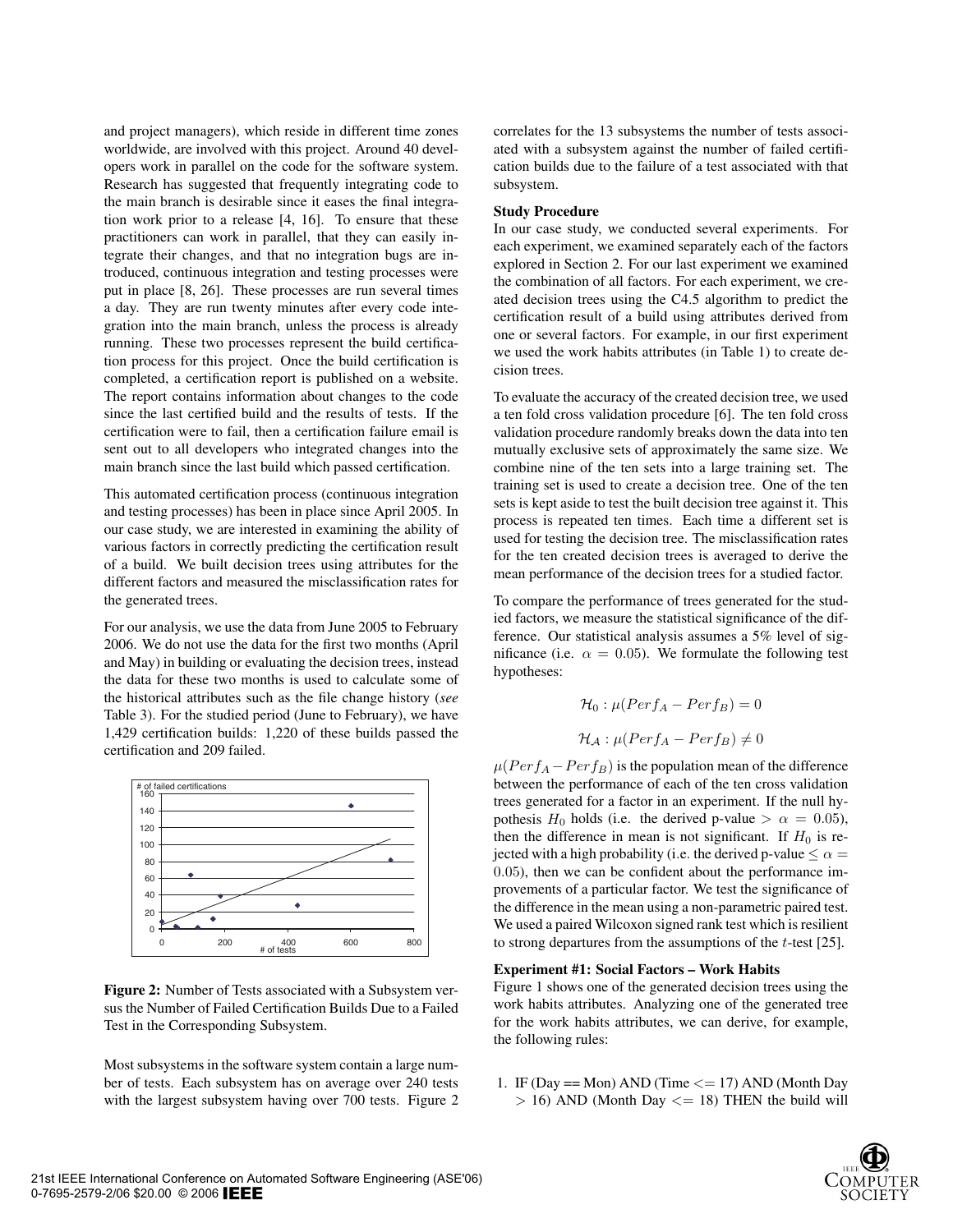fail certification. This rule is correct 89.1% of the time in the testing data.

2. IF (Month Day  $\leq$  = 13) THEN the build will pass certification. This rule is correct 90.7% of the time in the testing data.

The tree in Figure 1 shows that builds usually earlier in the month tend to pass certification whereas the certification results of builds in the later half of the month depend on several additional attributes such as the day and time of the changes integrated into the build. Moreover, builds on Wednesday (middle of the work week) have a high chance of passing the certification. Practitioners, examining these results, can derive simple rules of thumb to follow, such as the fact that picking a Wednesday build is a good and safe bet.

The results of the ten fold validation procedure show that on average the Fail misclassification rate is 67%, the Pass misclassification rate is 3%, and the overall misclassification rate is 12%. These results indicate that if a decision tree were to predict that a build will fail certification then it is correct 33% of the time. These results are disappointing but given the limited information that is used (only the work habits attributes), they are promising. If a decision tree indicates that a build will Pass, then it is on average correct 97% of the time which is a very high rate and practically should be followed instead of simply following the intuition and gut feelings of senior practitioners (such as senior developers or project managers).

### **Experiment #2: Social Factors – Team Structure**

Instead of considering only the time of changes in a build, we can as well consider attributes based on the structure of the team. For example, we can consider the names of the developers who integrated changes and their experience. We re-ran our analysis using the attributed defined in Table 2. Our cross validation results show a large statistically significant improvement in the Fail misclassification. The average Fail misclassification rate for a build is 42% (a 37% improvement), the Pass misclassification rate is 3%, and the overall misclassification rate is 9%.

| Level | Frequency | <b>Attribute</b>              |
|-------|-----------|-------------------------------|
|       |           | Developer Name                |
|       |           | Maximum Developer Experience  |
|       | Q         | Maximum Developer Experience  |
|       | 3         | Minimum Developer Experience  |
|       |           | Developer Name                |
|       |           | Weighted Developer Experience |

**Table 6:** Top Nodes in Decision Trees Created Using Team Structure Attributes.

We examined the ten decision trees created by our cross validation procedure to determine which attributes are considered more important by the decision tree algorithm. The closer an attribute is to the root node (i.e. level 0), the more important that attribute is considered [27]. Table 6 summarizes the result of our Top Nodes analysis. The table shows that the names of developers who recently integrated code into a build are very influential in predicting the results of certification. These results correlate well with recent surveys of software practitioners, who believe that particular developers are more prone to introducing bugs than others [12]. The experience of the developers who integrated code, in particular the experience of the most senior developer, is an important attribute as well.

It is surprising that the number of developers who integrated changes in a build is not considered an important attribute. We would have expected that more developers integrating changes in a build may result in less communication between them and would increase the chances of introducing a bug. These results match earlier results by Graves  $et al.$  [10] who examined the development history of a large telephony system and noted that there exists no evidence to support the "too many cooks" effect: the number of developers who had changed a module (file) did not help in predicting the incidence of faults in that module.

We re-ran our tree creation algorithm and added the work habits attributes, from our first experiment, along with the team structure attributes but the performance of the generated trees was no better than the performance of the trees generated using only the team structure attributes.

### **Experiment #3: Technical Factors**

In addition to considering social factors, we examined how technical factors would help predict the certification result of a build. We re-ran our experiment using the technical attributes outlined in Table 3. The average misclassification rate for a build is 39%, the Pass misclassification rate is 5%, and the overall misclassification rate is 10%. These results are statistically better than the results produced using the social factors (work habits and team attributes). On average a decision tree generated using technical factors will predict incorrectly 39% of the time that a build will fail certification.

We performed our Top Nodes analysis to determine which attributes are considered by the generated decision trees to be the most influential. Table 7 summarizes the result of our Top Nodes analysis. Our analysis reveals that the name of the subsystem is not an influential attribute in contrast to the name of the developer in our previous experiment. Furthermore, the number of changed subsystems is the most important attribute, in contrast the number of developers who performed changes was not considered an important attribute in our previous experiment.

### **Experiment #4: Coordination Factors**

In our fourth experiment, we examined the effect of coordination factors in predicting the certification result of a build. The coordination attributes try to capture importance for in-

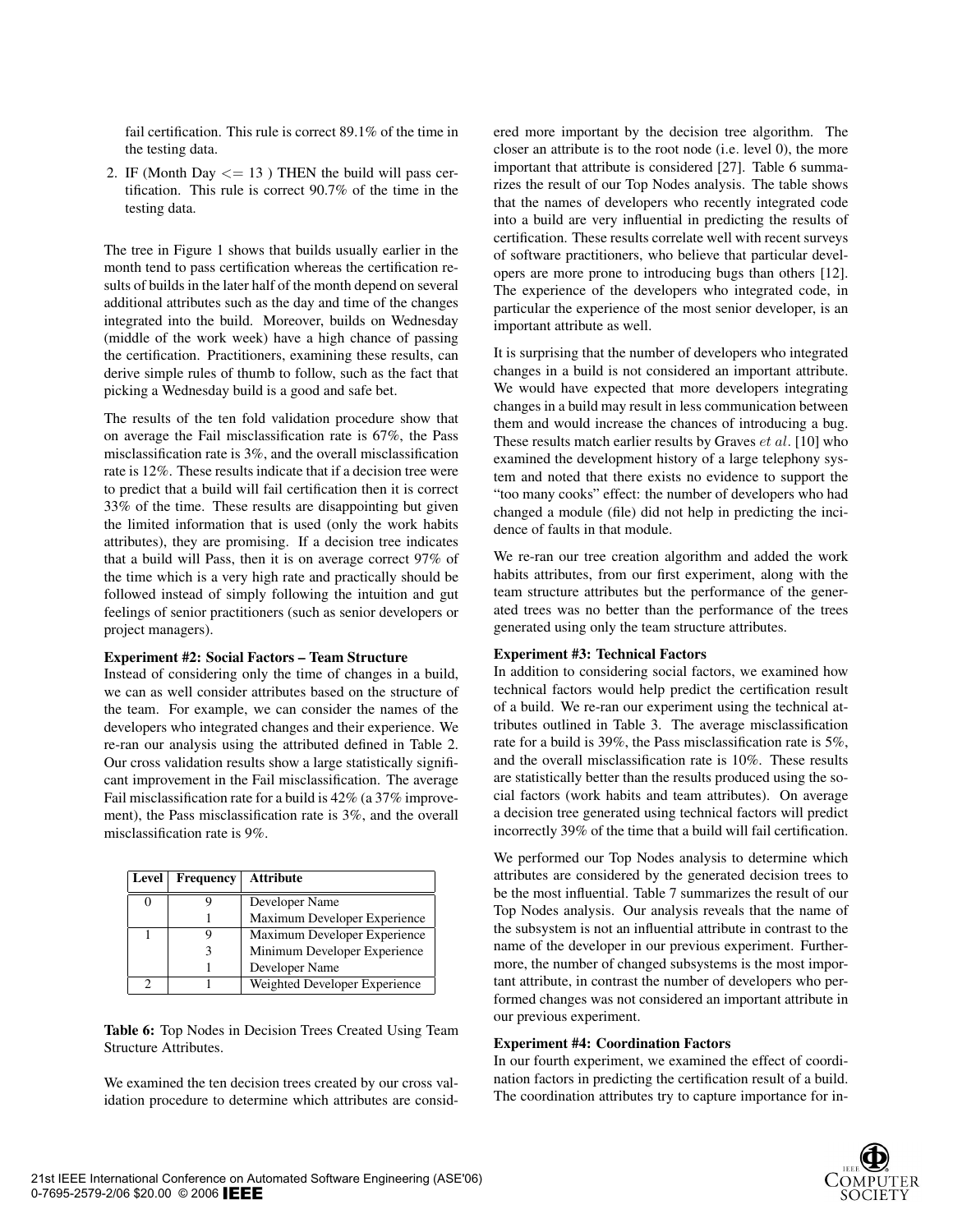| Level                       | Frequency | <b>Attribute</b>                |  |  |
|-----------------------------|-----------|---------------------------------|--|--|
|                             | 10        | Number of Subsystems            |  |  |
|                             | Q         | Number of Files                 |  |  |
|                             |           | Weighted File Change History    |  |  |
| $\mathcal{D}_{\mathcal{L}}$ | 8         | Maximum File Change History     |  |  |
|                             |           | Number of Files                 |  |  |
|                             |           | <b>Subsystem Change Entropy</b> |  |  |
| 3                           | о         | Maximum File Change History     |  |  |
|                             |           | Subsystem Name                  |  |  |
|                             | 7         | <b>Subsystem Change Entropy</b> |  |  |
|                             |           | Weighted File Change History    |  |  |

**Table 7:** Top Nodes in Decision Trees Created Using Technical Attributes.

formation hiding and encapsulation [21], and the need for developers to communicate effectively when working in parallel since they are modifying the same files or subsystems within a short time span. We had expected that a tree using the coordination attributes would perform well. We re-ran our experiment using the coordination attributes outlined in Table 4. The average Fail misclassification rate is 51%, the Pass misclassification rate is 3%, and the overall misclassification rate is 10%. These results are statistically better than the results produced using the work habits attributes but are unfortunately worse than the results of all our other experiments. Given we only analyzed one software system, we cannot rule out yet the importance of coordination factors in predicting the results of certification.

#### **Experiment #5: Prior-Certifications Factors**

In experiment 5, we considered certification factors. In particular, we built decision trees using the following attributes:

- 1. Days since the last failed certification.
- 2. Number of builds which passed certification prior to this build.
- 3. Certification result of the previous build.

The cross validation procedure shows that the average Fail misclassification rate is 39%, the Pass misclassification rate is 4%, and the overall misclassification rate is 9%. These results are similar to the results produced using the technical factors.

#### **Experiment #6: All Factors**

In our final experiment we combined the attributes from all studied factors in an effort to derive the best decision tree. The average Fail misclassification rate is 31%, the Pass misclassification rate is 5%, and the overall misclassification rate is 9%. These results are statistically better than the results produced using other factors separately. We performed our Top Nodes analysis to determine the attributes that are considered by the generated decision trees to be the most influential. Table 8 summarizes the result of our Top Nodes

analysis. Our analysis reveals that the certification attributes are the most influential followed by team structure attributes.

| Level         | <b>Frequency</b> | <b>Attribute</b>              |
|---------------|------------------|-------------------------------|
| 0             | 10               | Status of the Previous Build  |
| 1             | 9                | Developer Name                |
|               | 2                | Name of Collision Subsystem   |
|               | $\mathfrak{D}$   | Subsystem Name                |
| $\mathcal{L}$ | 9                | Name of Collision Subsystems  |
|               | 2                | Developer Name                |
|               |                  | Weighted Developer Experience |
|               |                  | Time                          |
| 3             | 4                | Minimum File Change History   |
|               | 2                | Subsystem Name                |
|               |                  | Weighted Developer Experience |

**Table 8:** Top Nodes in Decision Trees Created Using All the Factors.

#### **Discussion and Limitation Of Our Results**

Table 9 summarizes the performance of the decision trees generated in the six experiments conducted in our case study. Our results reveal the following interesting points:

- 1. In contrast to other attributes which require developers to manually examine changes integrated into a build and previous certification results, work habits attributes are the simplest and easiest attributes to measure (only the date of the build is needed). Our results show that a simple rule such as picking mid-week builds is highly effective. Nevertheless, other factors produce better prediction in particular for builds that will fail certification.
- 2. Decision trees built using technical and prior certifications factors outperform all other factors. Priorcertification factors require an automated certification process to be in place. This may not be the case for many projects. Therefore a technical factor may be a better choice. It is interesting to note that if an automated certification process is not in place, then we would not be able to measure the prediction accuracy of trees built using technical factors. Nevertheless, managers could use the trees' classifications (predictions) as a warning flag. For a build that is classified to fail certification, managers may consider running a manual certification process or performing additional testing.

Empirical research studies should be evaluated to determine whether they were able to measure what they were designed to assess. In particular, we should examine if our findings that a particular combination of attributes is more effective than others are valid and applicable in general or if they are due to flaws in our experimental design. Four types of tests are used [28]: construct validity, internal validity, external validity, and reliability.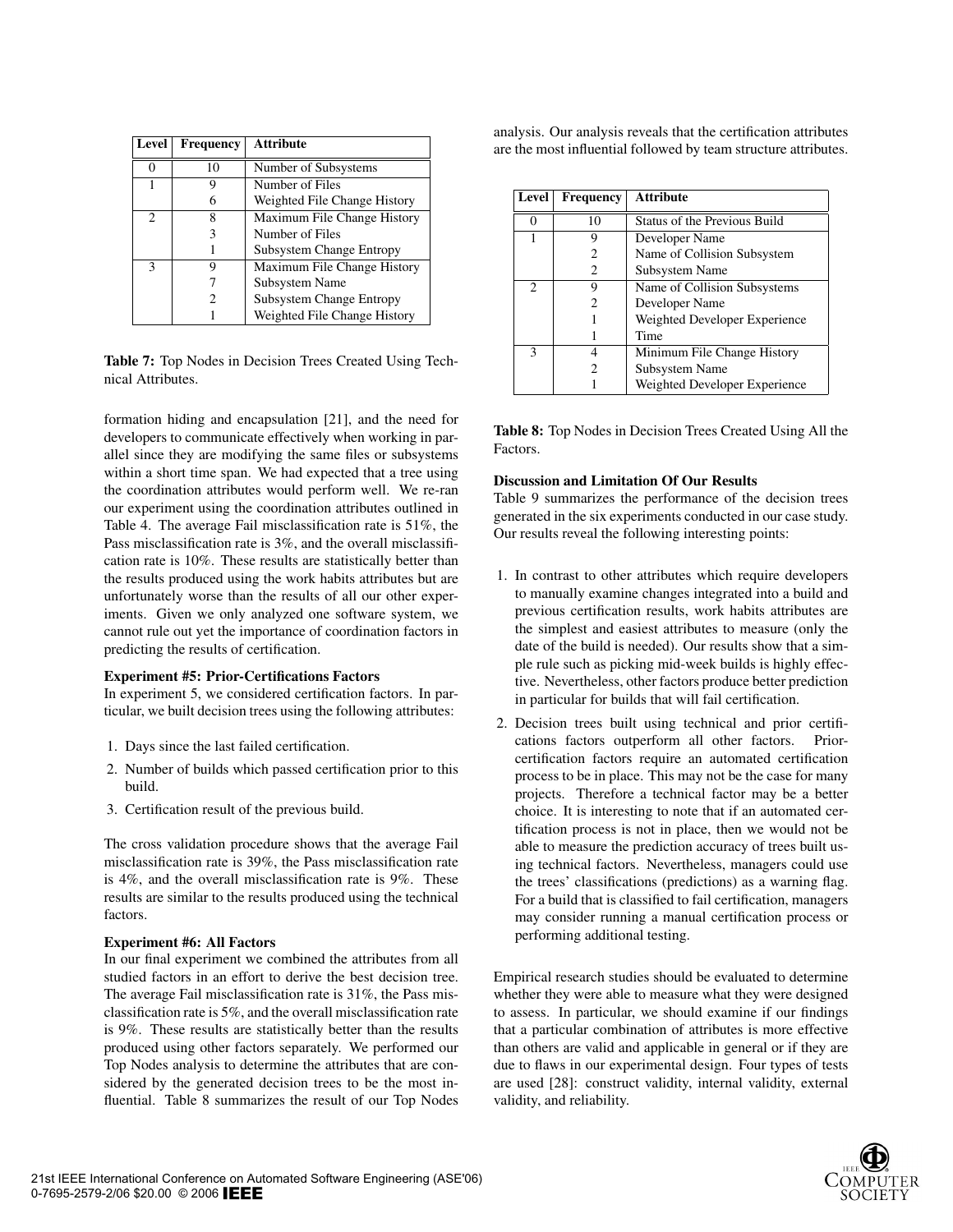| EXP#         | <b>Description</b>              | Fail | Pass | <b>Overall</b> |
|--------------|---------------------------------|------|------|----------------|
|              | Social Factors – Work Habits    |      | 3    | 12             |
| 2            | Social Factors – Team Structure | 42   | 3    |                |
| $\mathbf{3}$ | <b>Technical Factors</b>        | 39   |      | 10             |
| 4            | <b>Coordination Factors</b>     | 55   | 3    | 10             |
| 5            | <b>Historical Factors</b>       | 39   |      |                |
|              | All Factors                     | 31   |      |                |

**Table 9:** Misclassification Rates for the Conducted Experiments.

**Construct Validity** Construct validity is concerned to the meaningfulness of the measurements – Do the measurements quantify what we want them to? Practitioners do not want to waste time using buggy builds and working on buggy source code. It is clear that we cannot rule out if the latest source code is fault-free, instead we use a practical definition of buggy. A build is buggy if it fails one of the currently available tests. Once a build fails a test, practitioners (e.g. performance engineers) using it will likely have to redo their work. This rework will result in wasted time and effort. Our definition is highly dependant on the number of tests that exist for a software system. For example, a software system with no tests or certification process will never be considered buggy. Also a build that may have been considered not buggy may be considered buggy in the future if additional newly developed tests were executed on it. For our purposes, the fact that a build is considered buggy later in the future is not relevant since practitioners did not have a way to recognize this at the appropriate time and did not need to perform any rework. We draw an analogy to research in bug prediction which attempts to predict bugs using bug reporting databases. A system may have many bugs in it but if it is never used by customers or used under particular conditions then these bugs won't show up. This does not imply that the system is fault-free, it just implies that given the current environment these bugs are not visible and likely not a concern for a practitioner.

**Internal Validity** Internal validity deals with the concern that there may be other plausible rival hypotheses to explain our findings – Can we show that there is a cause and effect relation between changes in certain attributes and the certification result of a build? Software development in large teams is a complex process. In our experiments we pick a limited number of attributes which clearly are not sufficient to capture this complex process. Nevertheless, these attributes help us gain a better understanding of some of the main factors that affect the certification result of a build.

We also note that subsystems with a large number of tests have a higher chances to fail tests (as shown in Figure 2). This may indicate that builds fail certifications due to the number of tests and not due to studied attributes. Unfortunately, our currently collected data does not capture the date of the introduction of each test into the certification process. We only know the number of current tests. Therefore we do not have a good idea of when tests were introduced. To investigate this concern, we re-ran our last experiment with all the attributes and added an additional "test count" attribute. This test count attribute captures the number of available tests for all modified subsystems in a built. Our Top Nodes analysis showed that this attribute was not considered influential and it did not show up in the final pruned decision tree. Although we used the current count of tests for each subsystem, we believe that the ratio of tests between the different subsystems has been constant over time (i.e. subsystems with low number of tests have always had low number of tests relative to other subsystems). We have as well started capturing the information for newly added tests so we can later study this concern in more detail.

**External Validity** External validity tackles the issue of the generalization of the results of our study – Can we generalize our results to other software systems and projects? Although we looked at a large commercial software system developed by a large number of practitioners, we only looked at one system at one company. We need to consider other software systems. We hope to contact other teams at IBM which have deployed a similar build certification process. We plan to perform similar analysis on their historical project information and certification results and to study if our results can generalize across projects.

**Reliability** Reliability refers to the degree to which someone analyzing the data would reach the same conclusions or results. We believe that the reliability of our study is high. The data used in our study is derived from historical project information. Other projects which track such historical information can easily run the same experiments on their project to produce findings specific to their projects and to compare them to our findings.

**Summary of Limitations** Although our study has limitations, we believe that practitioners could use our findings to avoid wasting time working and deploying builds that will be considered buggy. Our results have currently been applied to a single project due to the limited access to such rich historical information (historical build certification results are not widely available for many projects). We hope in the future to study other projects to ensure the validity and generality of our findings.

### **5 RELATED WORK**

We use classification trees to predict the certification result of a build. Most prior work has focused on predicting defects in software systems. Early work by Porter and Selby used decision trees to identify fault-prone modules based on attributes derived from software metrics [23]. Work by Khoshgoftaar et al. explored other types of classification trees such as regression trees to predict as well fault-prone modules [18, 17]. Similarly, work which uses classification